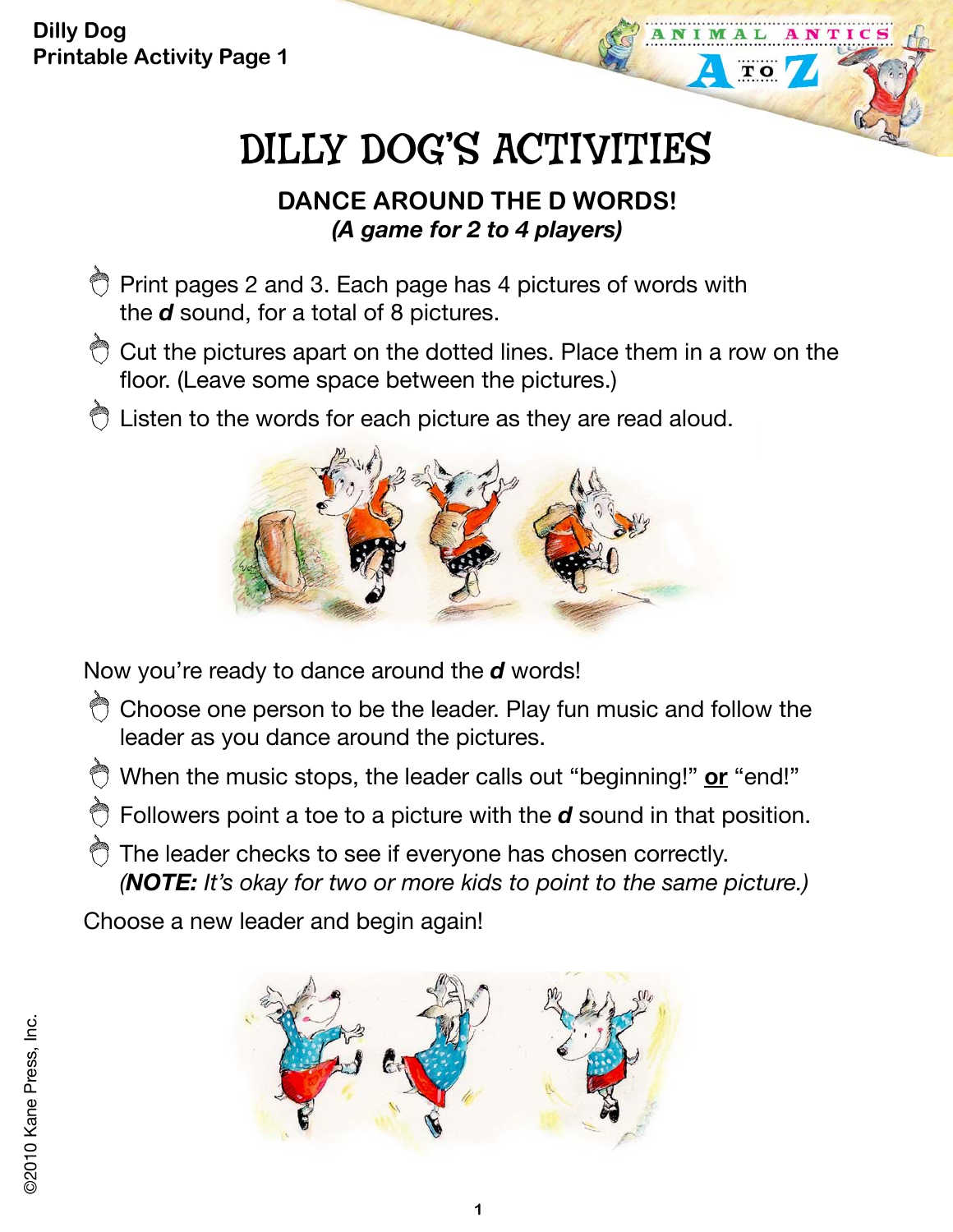**Dilly Dog**  TIC **Printable Activity Page 2**  $\overline{T}$  O **For use with DANCE AROUND THE D WORDS!** 

©2010 Kane Press, Inc. ©2010 Kane Press, Inc.

(Pictures: door, duck, road, dog, bed, doll)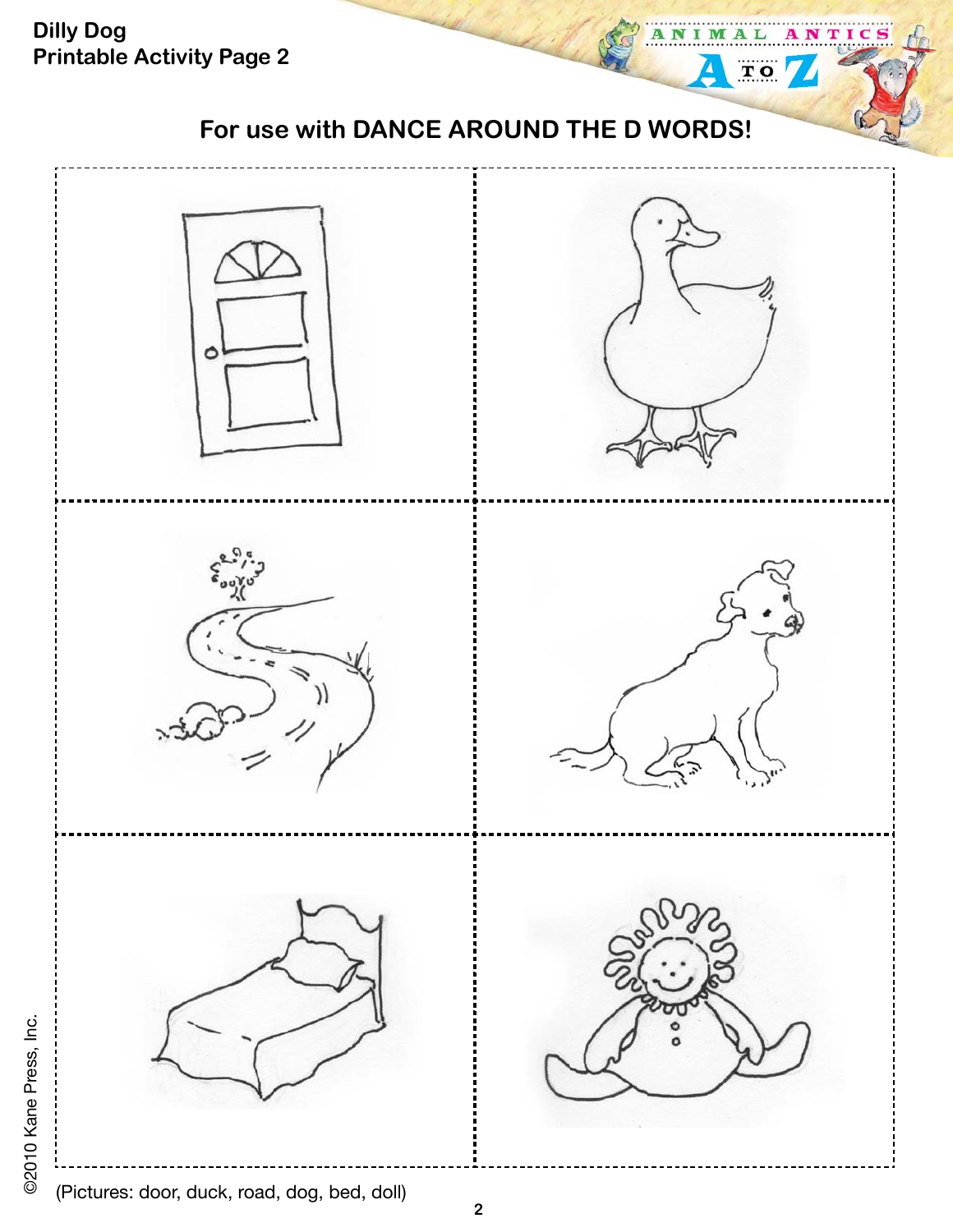

(Pictures: deer, rod, dime, sad, bird, hand)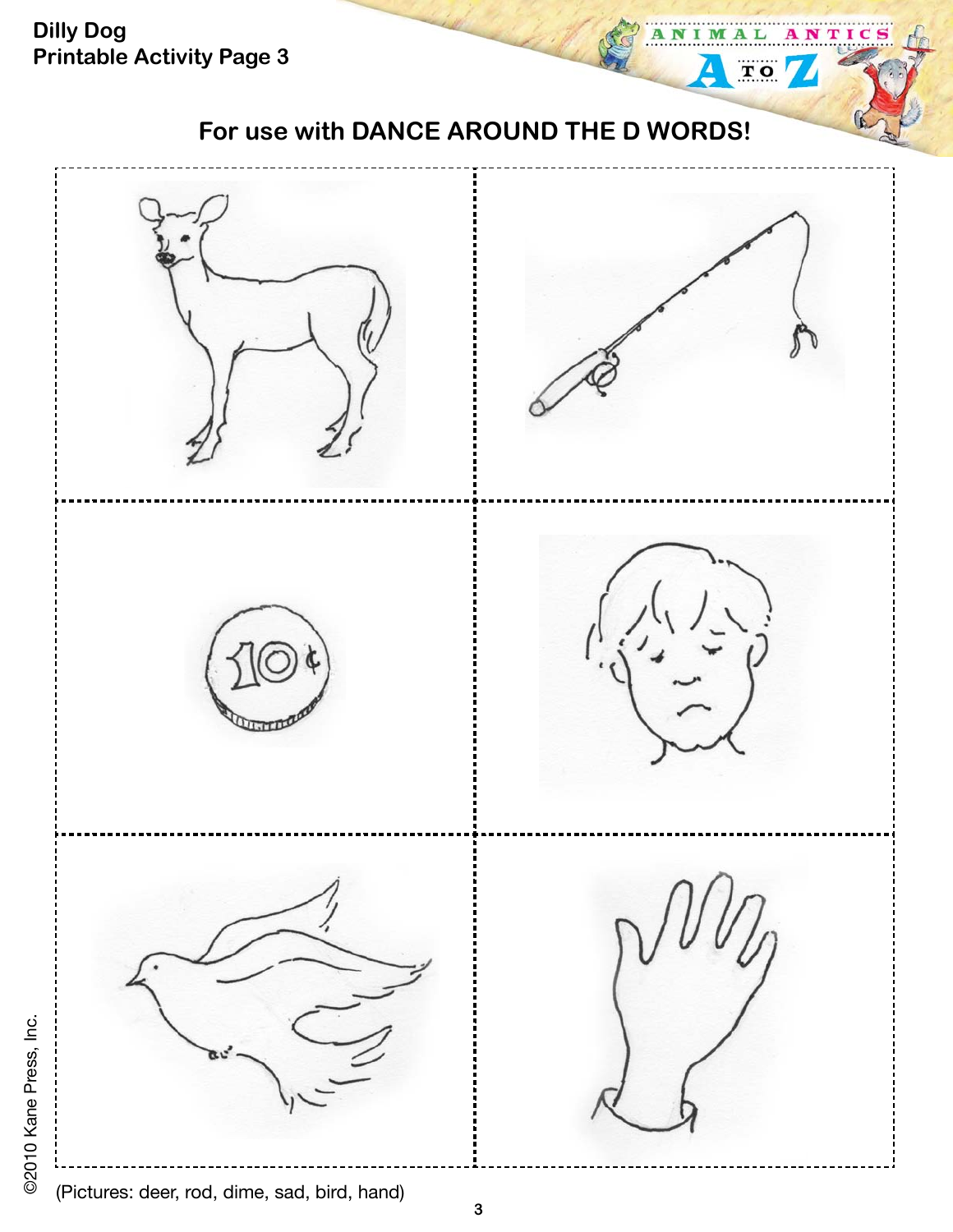### **GROWING DAISY WORDS!**

NTIC

 $T$  O

- $\bigcirc$  Print page 5. The page shows ten daisies. There is a letter written in the middle of each one.
- Lightly color the *d* **green**; color the **vowels** *a, i, o* **red;** color the **consonants** *b, m, g, p, t* **black.**
- Cut the daisy pictures apart on the dotted lines.

How many three-letter words can you make with the **green** *d* at the beginning, a **red vowel** in the middle, and a **black consonant** at the end?

(**HINT:** Some words you can make are: dab, dam, dig, dim, dip, dog, dot.)



(**HINT:** Some words you can make are: bad, mad, pad, tad, bid, nod, pod.)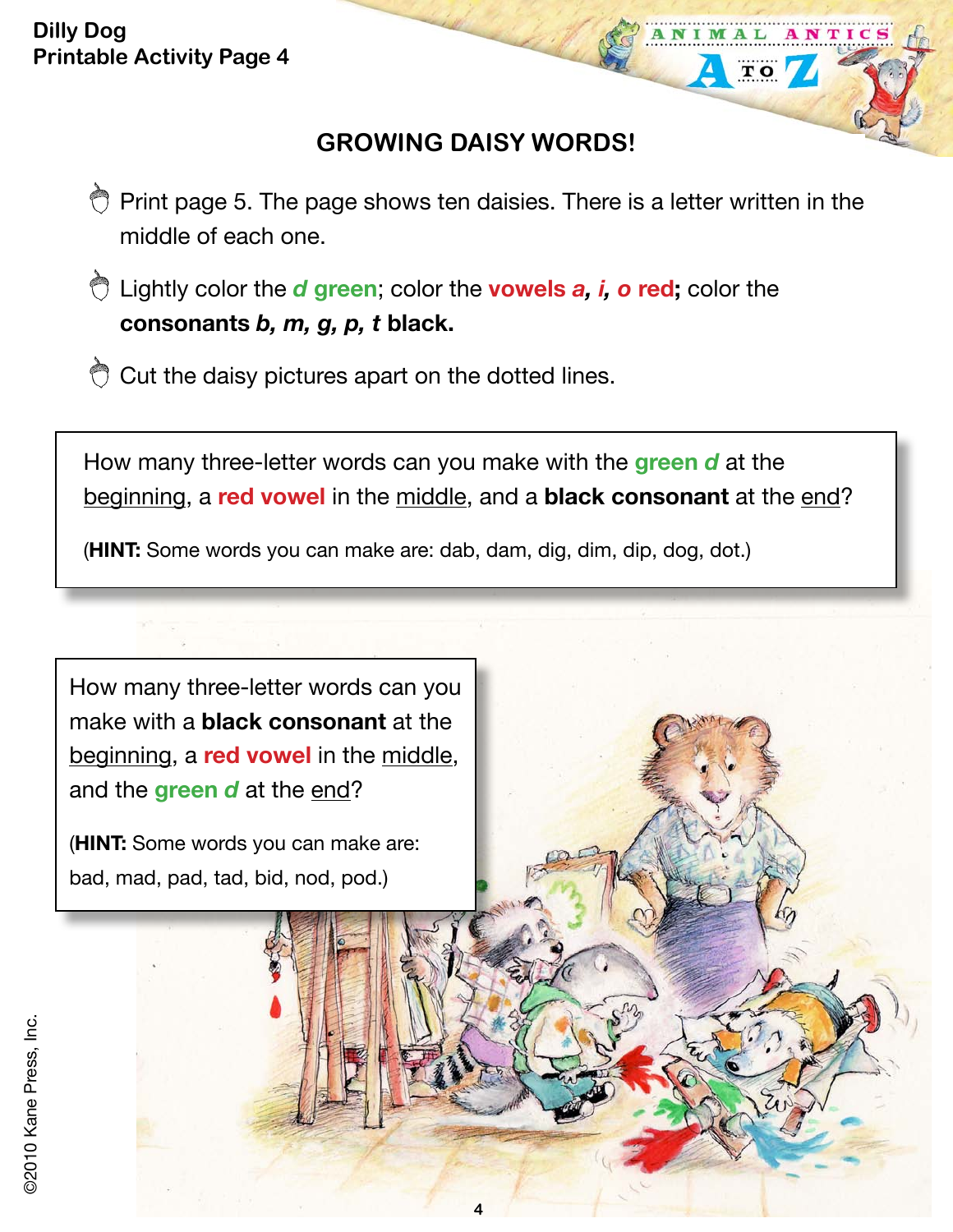## **For use with GROWING DAISY WORDS!**







**AL** 

 $\begin{tabular}{|c|c|} \hline \quad \quad & \quad \quad & \quad \quad \\ \hline \quad \quad & \quad \quad & \quad \quad \\ \hline \quad \quad & \quad \quad & \quad \quad \\ \hline \end{tabular}$ 

ANTICS

ANIM

Δ